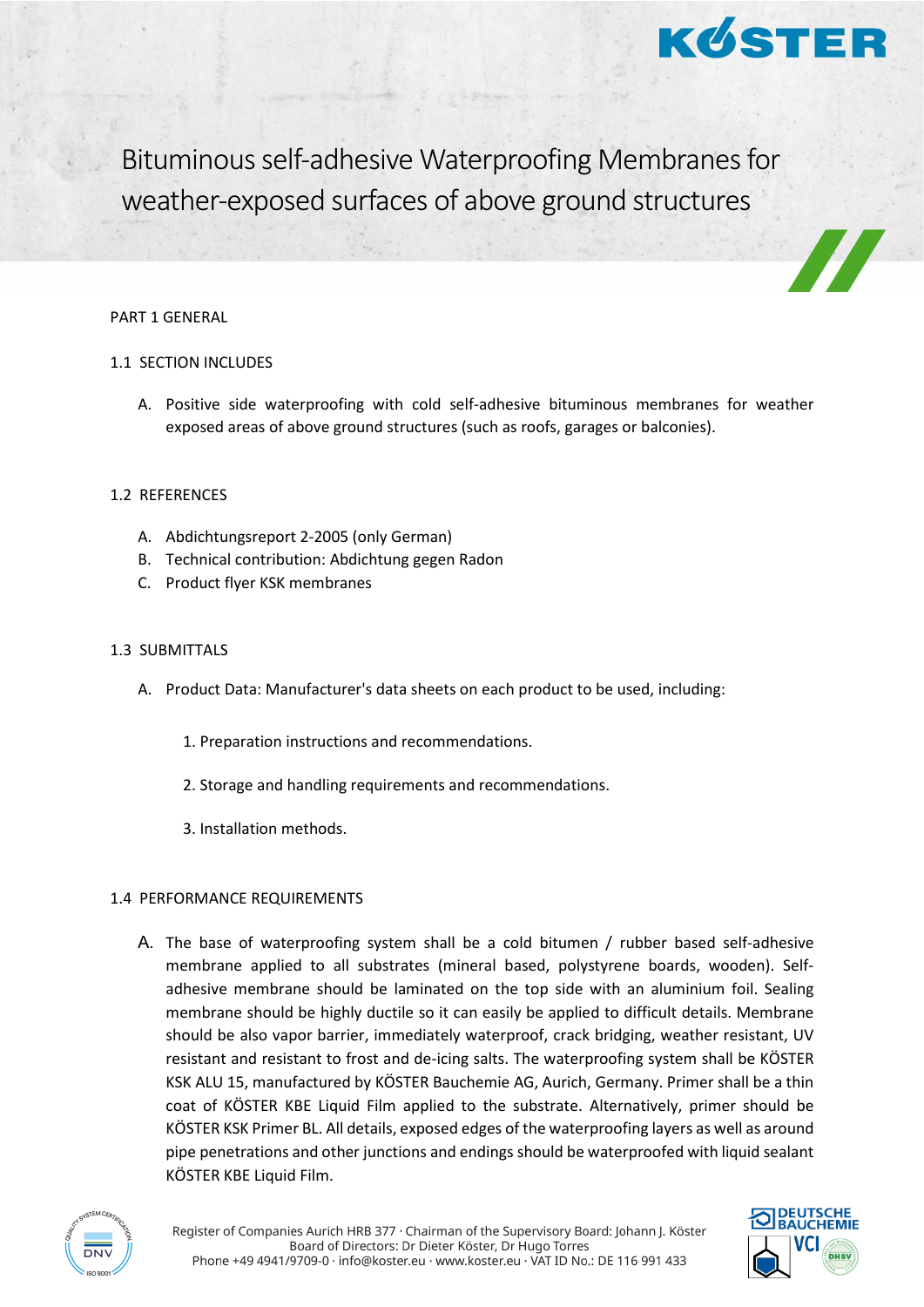





A. Manufacturer Qualifications:

1. Manufacturer shall have no less than five years experience in manufacturing polymer modified bituminous and crystallizing cementitious waterproofing systems. The system shall be specifically formulated and marketed for waterproofing. System design shall not have changed for a minimum of five consecutive years prior to start of the work.

B. Installer Qualifications:

1. Applicator shall be approved by the manufacturer, experienced in surface preparation and application of the material and shall be subject to inspection and control by the manufacturer.

2. Installer shall have no less than three years experience installing the specified waterproofing systems, or have been factory certified and trained in the KÖSTER Training Program.

## 1.6 DELIVERY, STORAGE, AND HANDLING

- A. Deliver products to the job site in their original unopened containers, clearly labeled with the manufacturer's name and brand designation.
- B. Store products in an approved ventilated dry area; protect from contact with soil, dampness, freezing and direct sunlight.
- C. Handle products in a manner that will prevent breakage of containers and damage to products.
- D. Liquids should not be stored in areas with temperatures over than + 30 °C or below + 5°C.

### 1.7 PROJECT CONDITIONS

- A. Maintain environmental conditions (temperature, humidity, and ventilation) within limits recommended by manufacturer for optimum results. Do not install products under environmental conditions outside manufacturer's absolute limits.
	- 1. Do not apply bituminous waterproofing to unprotected surfaces in wet weather or to surfaces on which ice, frost or water is visible.
	- 2. Do not apply bituminous waterproofing when the temperature is lower than  $+5$  °C or expected to fall below this temperature within 24 hours from time of application.
	- 3. Do not apply bituminous waterproofing in rain, snow, fog or mist.
- B. Protection: Protect bituminous waterproofing to prevent damage from active rain for a minimum period of 24 hours from time of application. Protect bituminous waterproofing to prevent damages due to backfilling (for example before placing a layer of gravel on top of the membrane), all according to manufacturer's data sheet.

### 1.8 WARRANTY

A. Installer of waterproofing system shall provide standard installation warranty for workmanship.



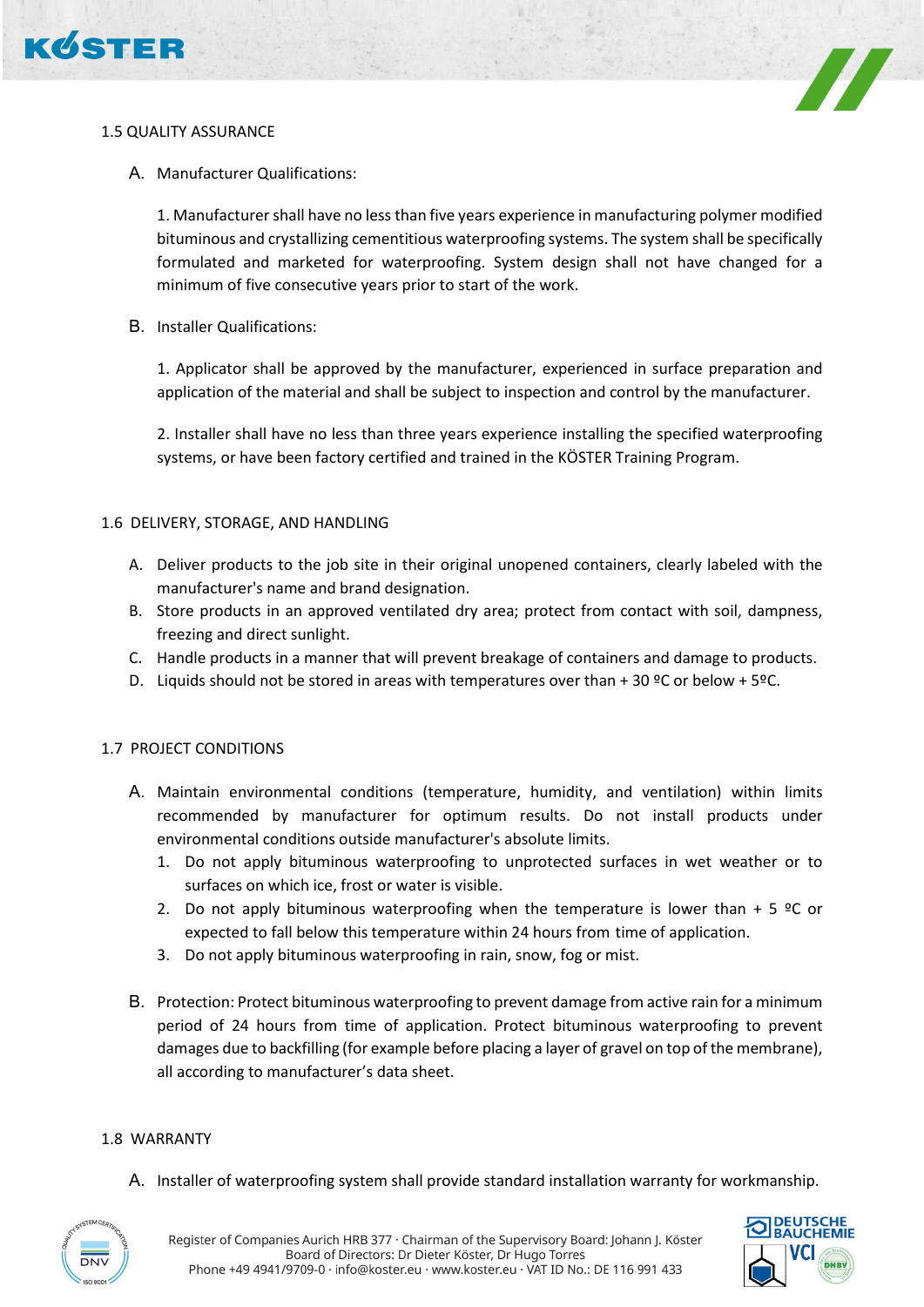

## PART 2 PRODUCTS

### 2.1 MANUFACTURER

- A. Acceptable Manufacturer: KÖSTER BAUCHEMIE AG Dieselstraße 1-10 D-26607 Aurich Tel. 04941/9709-0 • Fax -40 • info@koester.eu • www.koester.eu
- B. Substitutions: Not permitted.
- C. Requests for substitutions will be considered in accordance with provisions section.
- D. Provide the materials of one manufacturer throughout the project as specified.

2.2 SYSTEM - POSITIVE SIDE WATERPROOFING WITH COLD SELF-ADHESIVE BITUMINOUS MEMBRANES FOR BELOW GROUND STRUCTURES (FOUNDATION SLABS AND WALLS)

- A. Bitumen / rubber based self-adhesive membrane cold applied to all substrates (mineral based, polystyrene boards or wood), laminated on the top side with an aluminium/PET foil, highly ductile, vapor impermeable, immediately waterproof, crack bridging, weather resistant, UV resistant and resistant to frost and de-icing salts.
	- 1. Product: KÖSTER KSK ALU 15
	- 2. Physical Properties:
		- a. Thickness: 1.5 mm.
		- b. Length: 20 m.
		- c. Width: 0.96 m.
		- d. Weight: 2.0 kg/m2
		- e. Protective layer: Aluminium / PET laminate
		- f. Application temperature: +12°C to +35°C
		- g. Softening temperature of the elastomeric / bitumen self adhesive compound: +110 °C
		- h. Cold bending property ( $r = 15$  mm, 3 sec): -10 $^{\circ}$ C
		- i. Breaking load lengthwise: 35 N / 5 cm.
		- j. Breaking load across: 35 N / 5 cm.
		- k. Elongation at break of the adhesive compound: 1200 %.
		- l. Bonding (180° pull-off): 36 N / cm.
		- m. Resistance to water pressure: to 4 bar for 24 hours.
		- n. Color of the surface: Aluminium colored.

### 2.3 ADDITIONAL PRODUCTS

- A. KÖSTER SB Bonding Emulsion. Use where recommended by manufacturer to increase elasticity, flexibility, reduce water absorption, and improve bonding to steel.
- B. KÖSTER Repair Mortar Plus. Watertight, fast setting, slightly expanding repair mortar with excellent adhesion. With the addition of KÖSTER SB Bonding Emulsion, it can be used as a PCC (polymer-modified cement concrete) mortar. Use for installing fillets or levelling the surface.
- C. KÖSTER KBE Liquid Film. Highly elastic, solvent-free, sealing, liquid compound with a rubber / bitumen basis, for priming and for sealing the seams and edges of KÖSTER KSK membranes, and



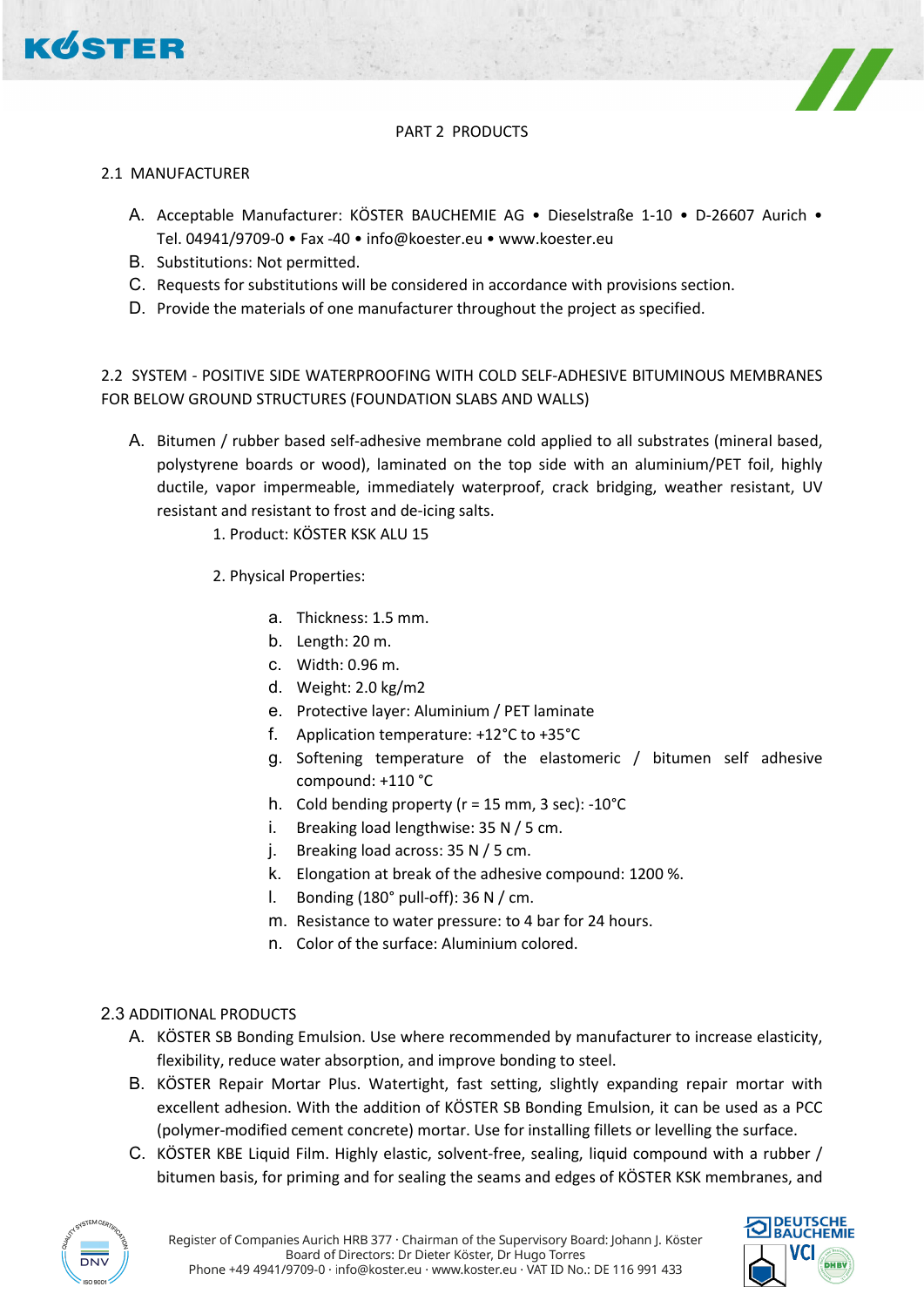



for sealing details and penetrations.

- D. KÖSTER KSK Primer BL. Solvent free, polymer-modified bitumen based strongly adhesive primer for KSK membranes and Polymer Modified Bitumen Coatings. It is characterized by very good adhesion to dry and moist mineral substrates.
- E. KÖSTER Universal Cleaner. Solvent free cleaning agent for bituminous materials and epoxy resins.
- F. KÖSTER SD Protection and Drainage Sheet 3-400. Green HD-PE based notched protection board which combines 3 functions in one product: (1) mechanical protection of the waterproofing layer (e.g. when backfilling the construction pit) according to DIN 18195, (2) decoupling of the waterproofing layer from any ground movement, (3) the hollow core leads seepage and backwater safely to the drainage.
- G. KÖSTER SD Edge Profile. Finishing profile for protection and drainage sheets.
- H. KÖSTER SD Fixing Element. Steel nails and mounting heads for the fixing of protection and drainage sheets.

## PART 3. EXECUTION

## 3.1 EXAMINATION

- A. Do not begin installation until concrete substrates have been properly prepared.
- B. If substrate preparation is the responsibility of another installer, notify Architect of unsatisfactory preparation before proceeding.
- C. Concrete surface should be:
	- sound and solid
	- level, free of large breakouts, nests and ridges
	- absorptive
	- dry
	- clean, free of adhesion inhibiting soiling like dust, oil, grease etc.
	- free of gaping cracks
	- corners have to be broken
	- wall floor junctions have to be rounded out by the installation of fillets
	- protrusions and recesses have to be kept to a minimum

### 3.2 PREPARATION

- A. Clean surfaces thoroughly prior to installation. All concrete surfaces must be solid, sound, and free of all laitance, oils, grease, curing agents, or other foreign materials which might affect the bonding adversely.
- B. Prepare surfaces using the methods recommended by the manufacturer for achieving the best result for the substrate under the project conditions.
- C. Clean surfaces to receive bituminous waterproofing, chip or abrasive blast to a CSP-3 (ICRI Guideline 3102R13) profile to remove defective materials and foreign matter such as paint, dirt, grease, curing agents, form release agents, and mineral salts. Suitable surface cleaning method is cleaning with water jet (300 to 500 bar). In case there is form work release oil on the surface, apply a suitable detergent to the surface before cleaning with the water jet.
- D. If concrete surface has been previously treated with other agents, notify manufacturer before proceeding.



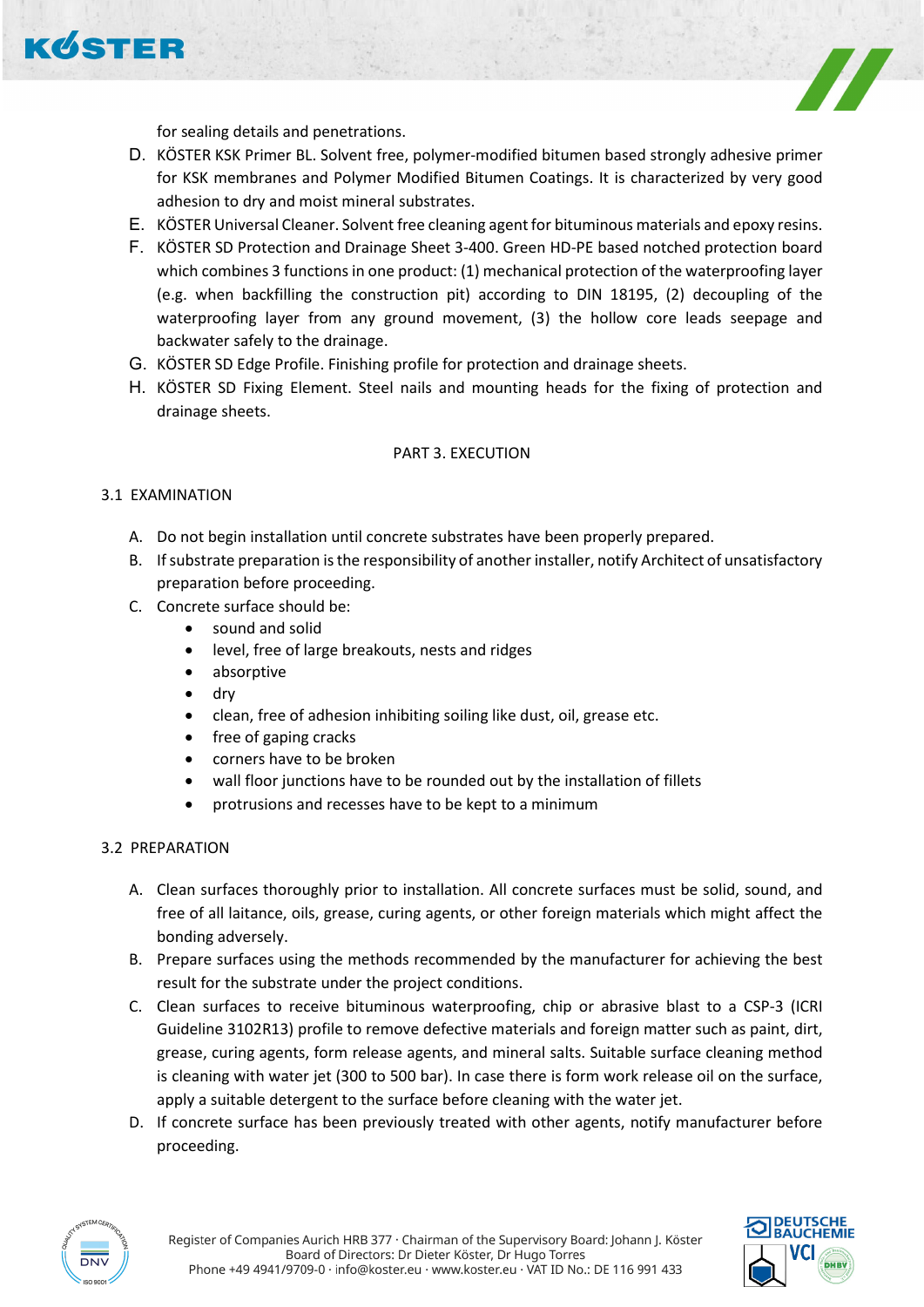



- E. Repair cracks, expansion joints, control joints, and open surface honeycombs.
	- 1. Use KÖSTER SB Bonding Emulsion with manufacturer approved concrete repair materials. (Such as the KÖSTER Repair Mortar Plus). Comply with requirements listed in manufacturer's technical data information. No exceptions.
	- 2. Moving joints and cracks are treated and detailed as expansion joints. Install an elastic sealant and corresponding primer in accordance with sealant manufacturer's instructions.
- F. Honeycombed areas, cavities, recesses and chipped out areas where form ties have been cut or removed must be routed/bush hammered to sound base and repaired according to manufacturer's instructions and patched flush with KÖSTER Repair Mortar Plus with 20 % KÖSTER SB Bonding Emulsion added to the mixing water.
- G. Uneven surfaces must be first rendered flush with KÖSTER Repair Mortar Plus with 20 % KÖSTER SB Bonding Emulsion added to the mixing water.
- H. Fillets and Coves between Horizontal and Vertical Areas: In order to reduce the tensions on the waterproofing layer, 90° angles at wall-floor junction must be rounded out by the installation of fillets. Mortar fillets should be made out of KÖSTER Repair Mortar Plus with 20 % KÖSTER SB Bonding Emulsion added to the mixing water. Rounded mortar fillets should have a leg length of 4 to 6 cm.
- I. All surfaces treated with KÖSTER Repair mortar Plus must be fully cured before the KÖSTER KSK ALU 15 membranes are installed, (min. waiting time: 24 hours).
- J. Breaking the corners: To prevent damage to the membrane due to mechanical stresses, all corners need to be broken at a 45° angle with a grinding tool. In new construction it is recommended to install a triangular wooden molding onto the top edge of the form work for the foundation slab.

3.3 INSTALLATION - POSITIVE SIDE WATERPROOFING WITH BITUMINOUS SELF-ADHESIVE WATERPROOFING MEMBRANES FOR WEATHER-EXPOSED SURFACES OF ABOVE GROUND STRUCTURES (ROOFS, GARAGES OR BALCONIES)

- A. Install in accordance with manufacturer's instructions.
- B. Application Priming the surface:
	- 1. Cementitious fillets must have dried completely before primers are applied.
	- 2. Priming the substrate: As a primer a thin coat of KÖSTER KBE Liquid Foil is applied to the substrate (Consumption: approx. 250 – 500 g /  $m<sup>2</sup>$ ). Alternatively, KÖSTER Primer BL can be used for priming. The priming layer must be allowed to dry completely. Apply the membrane on the same day.
	- 3. In case of strongly absorbent substrates, (e. g. porous concrete), a second primer coat may be necessary.
	- 4. When bonding the membranes onto the substrate on the same day on which the primer was applied, check and make sure that no condensate has formed on the surface.
	- 5. Bonding the membranes too early onto a surface which was primed with a solvent-containing primer which has not fully dried can lead to damages of the waterporoofing.
	- 6. Metal substrates e.g. not corroded zinc, copper etc. as well as plastics do not need to be primed.



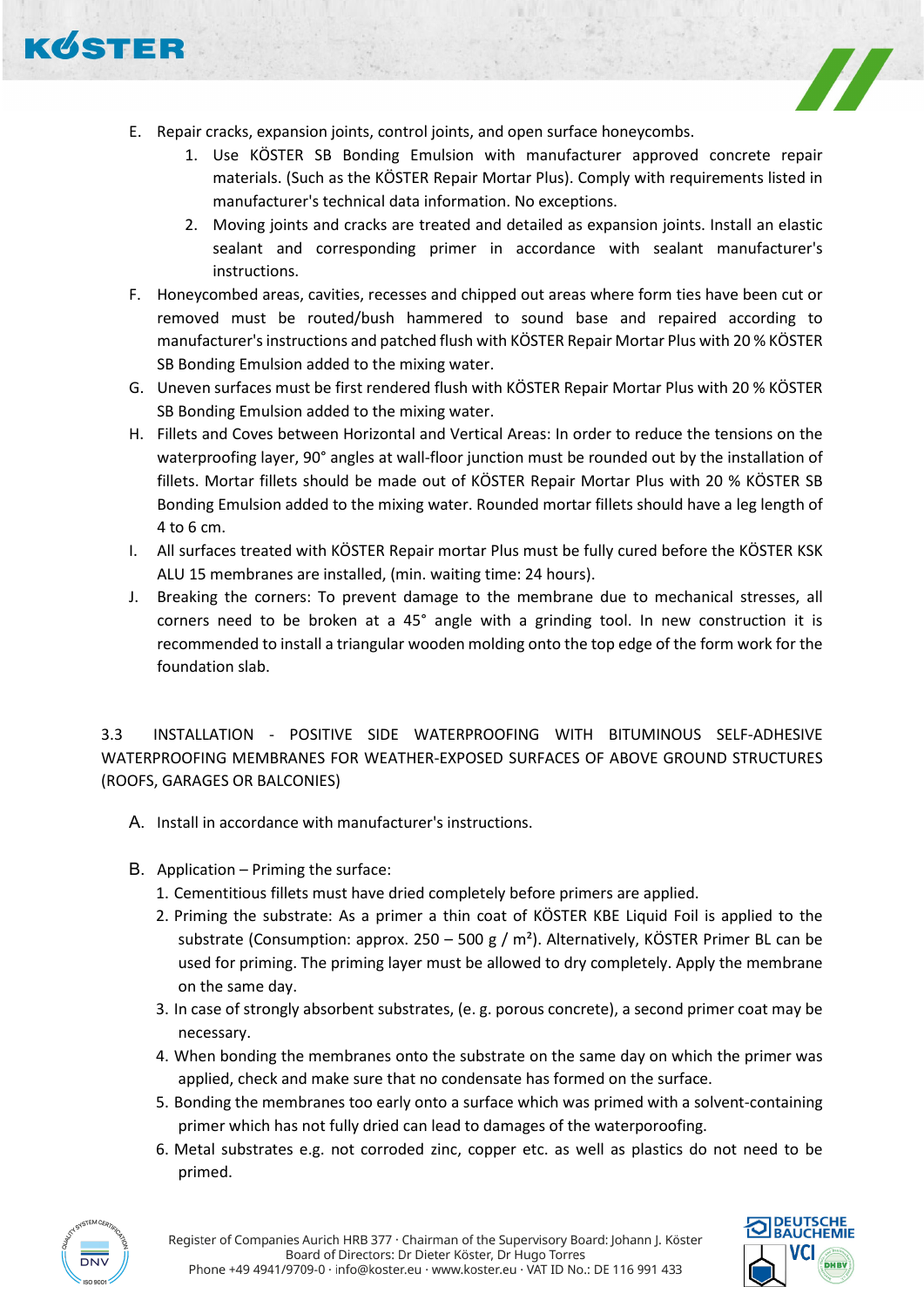

- 7. Roof penetrations such as storm drains and stack vents as well as bordering vertical areas should be primed up to a minimum height of 20 cm.
- C. Application General:
	- 1. Do not apply KÖSTER KSK ALU 15 at temperatures below + 12 °C.
	- 2. When applying, firmly press the applied membranes onto the substrate, avoiding trapping air and creating creases. All air bubbles should be repaired by puncturing air filled bubble, squeezing out the air through the hole, patching the puncture with a piece of membrane and sealing the patch with KÖSTER KBE Liquid Film.
	- 3. When applying KÖSTER KSK membranes to the area, make sure to overlap the previously applied membrane by a minimum of 5 cm.
	- 4. All overlappings of membranes must be pressed together using a roller (such as KÖSTER Rubber Hand Roller).
	- 5. Vertical connections such as walls, chimneys or the like have to be mechanically fixed using edge profiles or metal hole strips which have to be sealed from the topside using a suited joint sealing compound in order to avoid water penetrating behind the membrane.
	- 6. Touch-up, repair or replace damaged products before Substantial Completion.
	- 7. Clean cutting tools with KÖSTER Universal Cleaner.
- D. Application:
	- 1. Pre-cut KÖSTER KSK ALU 15 to the required length. Cutting membranes to length is facilitated by laying a piece of wood or straight edge on top of the membrane along the course of the cut as a guide and cutting support.
	- 2. Roll the membrane out onto the area exactly where it is intended to be affixed. Secure one end of the membrane and roll it back together.
	- 3. Remove the protective paper from the membrane while rolling it into place.
	- 4. All interior and exterior corners are reinforced by applying pre-cut membrane pieces approximately 30 cm wide. Remove the backing paper just before applying the membrane to the surface.
	- 5. For waterproofing especially demanding internal and external corners use specially cut pieces of membrane.
	- 6. Waterproof wall surfaces beginning approx. 30 cm above ground level, proceeding downwards to the wall floor junction and on to the side of the foundation. Pre-cut the membrane to the required length. Apply the membrane by removing the protective paper and pressing the membrane onto the substrate. Overlap the edge of the previously applied membrane by 10 cm. All overlapping areas of the membranes must be firmly pressed together using a KÖSTER Rubber Hand Roller. Remove the backing paper from the self-adhesive edge before applying the next membrane.
	- 7. In order to avoid water infiltration behind the membrane, seal all exposed edges of the waterproofing layers as well as around pipe penetrations and other junctions and endings with KÖSTER KBE Liquid Film. Mechanically fix the upper ends of the membranes with large headed zinc coated nails, (5 pieces / m), or with a fixing profile. In case of rough substrates or porous concrete, a second coat may be needed after the first coat has fully dried. Embed KÖSTER Glass Fiber Mesh into the KÖSTER KBE Liquid Film around pipe penetrations.
	- 8. On every surface where it is planned to cover membrane with additional layers (backfilling or layer of gravel) protect the KÖSTER KSK ALU 15 with KÖSTER Protection and Drainage Sheet